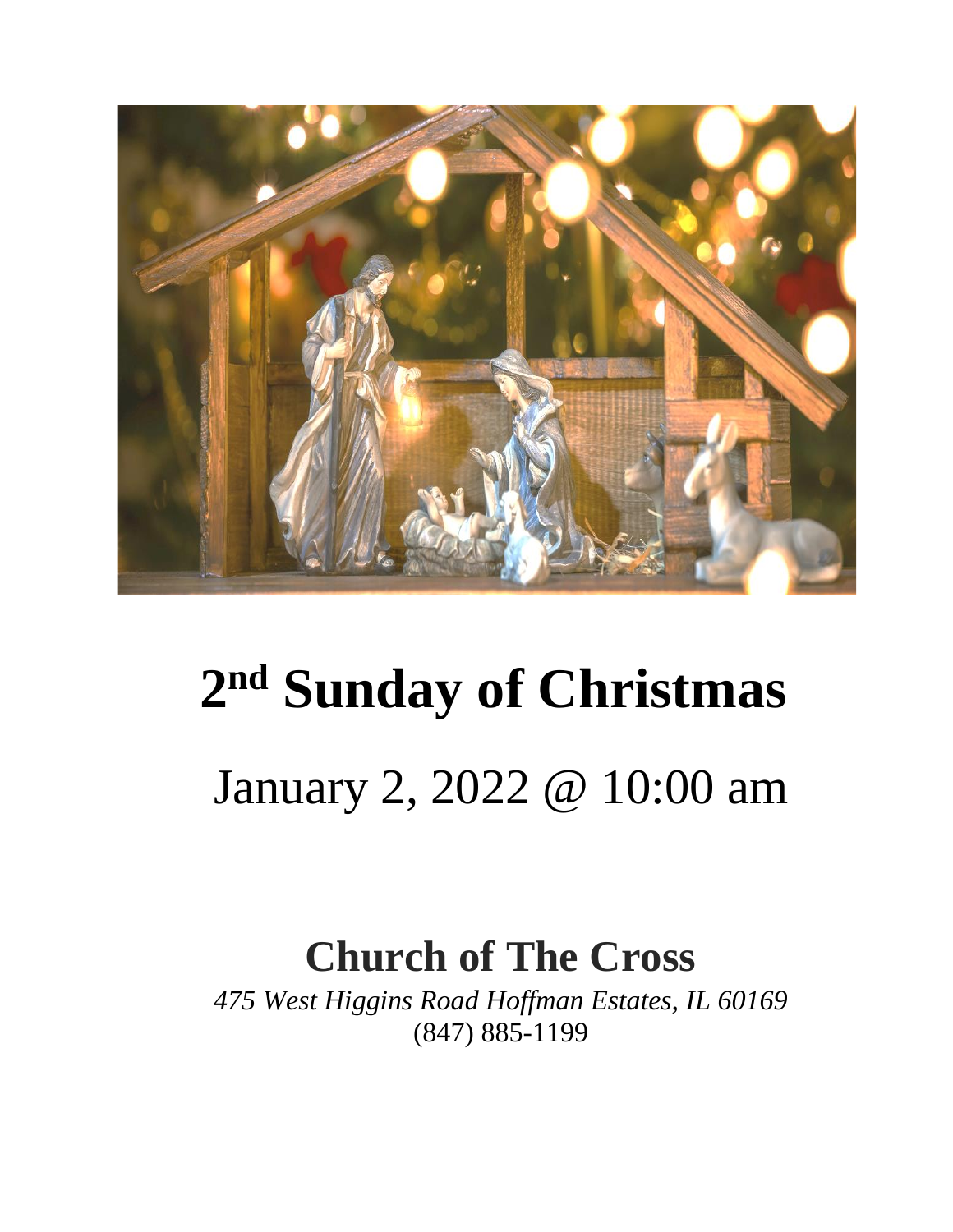#### **WELCOME ALL**

| PRELUDE                                                                                                                                                            | "He Shall Feed His Flock" by G.F. Handel                                                                        | Robert & Maria |
|--------------------------------------------------------------------------------------------------------------------------------------------------------------------|-----------------------------------------------------------------------------------------------------------------|----------------|
| <b>WORDS OF WELCOME</b>                                                                                                                                            |                                                                                                                 |                |
| CALL TO WORSHIP <sup>1</sup><br>Praise God! Praise the Lord, all creation!<br>Stars glittering with grace, humpback whales singing of hope:<br>all praise our God! | Rev. Julie Peterson                                                                                             |                |
| all praise our God!                                                                                                                                                | Praise God! Praise the Lord, all you people!<br>12-year-olds, and 80 plus, the wise and those learning to walk: |                |
|                                                                                                                                                                    | Praise God! Praise the Lord, in every moment, in every place!<br>Wherever we find ourselves: we praise our God! |                |
| <b>OPENING HYMN</b>                                                                                                                                                | "Angels We Have Heard on High"                                                                                  | $GTG \#113$    |
| <b>CALL TO CONFESSION</b>                                                                                                                                          |                                                                                                                 | Ken G.         |

#### UNISON PRAYER OF CONFESSION

**You set your holy path before us, Holy God, yet we continue to travel to and fro into sin. You invite us to grow and become strong in your wisdom, but we turn to the wisdom of the world and soil our hearts with false teachings. Believing we are wiser than you, we pierce other's lives with harsh words, instead of your grace. Offering us the warm sweater knitted from your love, we would rather slip our lives into the sleeves of bitterness and anger. Challenging us to carry one another's burdens, we complain about how uncomfortable and heavy they are.** 

**Forgive us, Searching God, purify us with your wisdom gifts of compassion, humility, patience, and hope. Gift us with the courage to speak about the child to all who are looking for the redemption of love. Guide us into the home of your heart, so we may live as sisters and brothers of Jesus Christ, our Lord and Savior.**

OUR SILENT CONFESSION

**BOLD text** is read by the Congregation **Page | 2** ASSURANCE OF FORGIVENESS Rev. Julie Peterson RESPONSE OF JOY "Jesus Loves Me" **SHARE GOD'S LOVE** PRAYER OF ILLUMINATION FIRST SCRIPTURE READING Jeremiah 31:7-14 Ken G. This is the word of God for the people of God. **Thanks be to God.**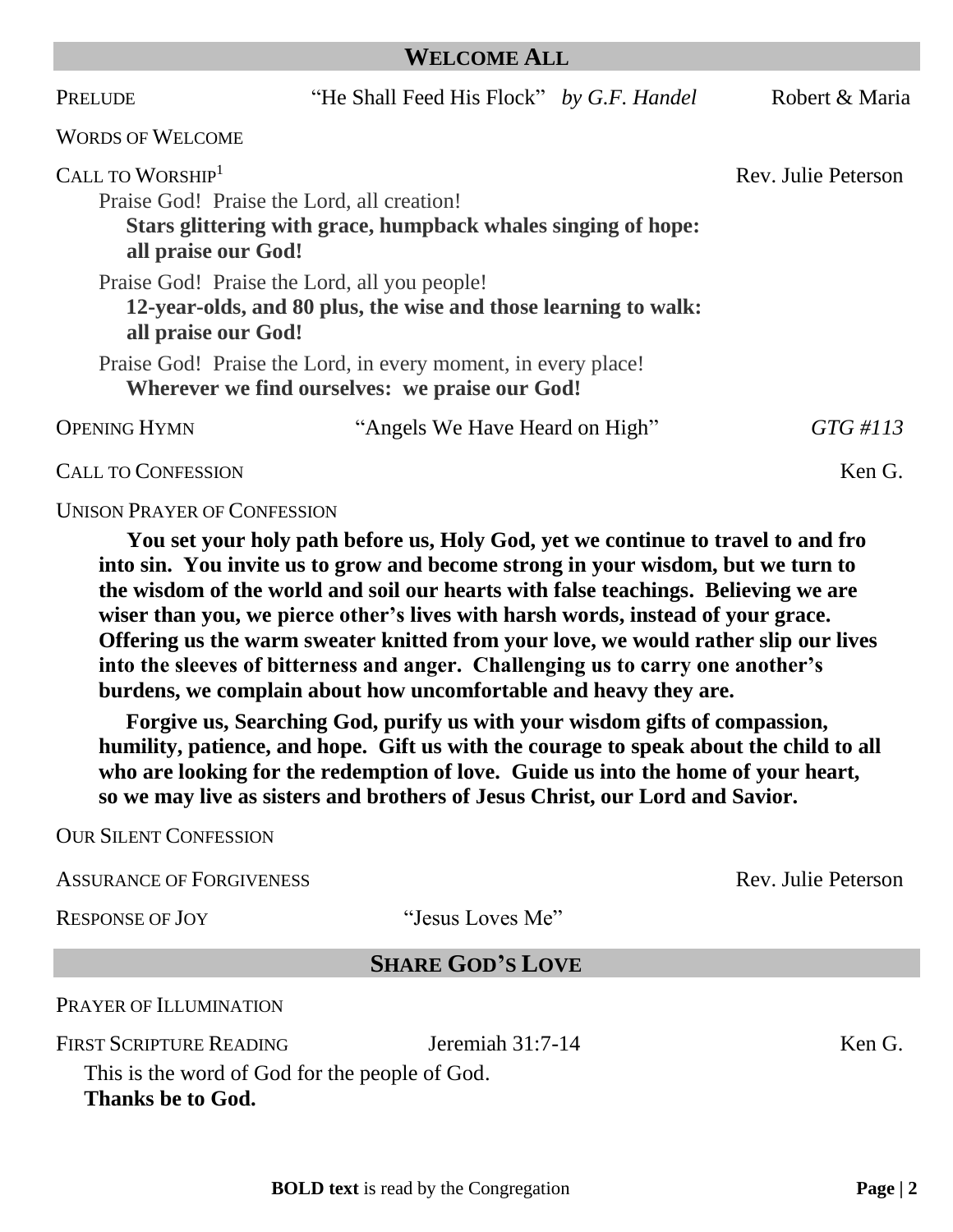SECOND SCRIPTURE READING Luke 2:21-40

This is the word of God for the people of God. **Thanks be to God.**

| <b>SERMON</b>                                                                                                                                                                                                                                                                                                                                                                                                                                                                                           | "Returning Home"                                | Rev. Julie Peterson      |  |  |  |
|---------------------------------------------------------------------------------------------------------------------------------------------------------------------------------------------------------------------------------------------------------------------------------------------------------------------------------------------------------------------------------------------------------------------------------------------------------------------------------------------------------|-------------------------------------------------|--------------------------|--|--|--|
| <b>OFFER HOPE IN JESUS' NAME</b>                                                                                                                                                                                                                                                                                                                                                                                                                                                                        |                                                 |                          |  |  |  |
| <b>PASSING THE PEACE</b>                                                                                                                                                                                                                                                                                                                                                                                                                                                                                | "Dona Nobis Pacem"                              |                          |  |  |  |
| <b>AFFIRMATION OF FAITH</b>                                                                                                                                                                                                                                                                                                                                                                                                                                                                             | Adapted from the Confession of 1967, 9.19, 9.27 | Ken G.                   |  |  |  |
| The one sufficient revelation of God is Jesus Christ, the Word of God incarnate, to<br>whom the Holy Spirit bears unique and authoritative witness through the Holy<br>Scriptures, which are received and obeyed as the word of God written. He was the<br>fulfillment of God's promise to Israel, the beginning of the new creation, and the<br>pioneer of the new humanity. He gave history its meaning and direction and<br>called the church to be his servant for the reconciliation of the world. |                                                 |                          |  |  |  |
| PRAYERS OF THE PEOPLE AND THE LORD'S PRAYER                                                                                                                                                                                                                                                                                                                                                                                                                                                             |                                                 |                          |  |  |  |
| PRESENTING OUR TITHES AND OFFERINGS TO GOD                                                                                                                                                                                                                                                                                                                                                                                                                                                              |                                                 |                          |  |  |  |
| <b>CHORAL OFFERTORY</b>                                                                                                                                                                                                                                                                                                                                                                                                                                                                                 | "Minuet Noel"                                   | Dave, Jane, Judie, Marie |  |  |  |
| <b>PRAYER OF DEDICATION</b>                                                                                                                                                                                                                                                                                                                                                                                                                                                                             |                                                 | Ken G.                   |  |  |  |
| <b>HYMN OF PREPARATION</b>                                                                                                                                                                                                                                                                                                                                                                                                                                                                              | "We Come as Guests Invited"                     | GTG #504                 |  |  |  |
| THE SACRAMENT OF THE LORD'S SUPPER                                                                                                                                                                                                                                                                                                                                                                                                                                                                      |                                                 |                          |  |  |  |

INVITATION TO THE LORD'S TABLE<sup>2</sup>

GREAT PRAYER OF THANKSGIVING<sup>1/2</sup>

May the Babe who grew up, be with you.

**And also with you.** 

Followers of the Child, lift your hearts to God.

**We lift them to the Lord.**

Let us join with all creation in praising God!

#### **Our glad songs echo through the mountains and valleys, the rivers and trees.**

Let us lift our hearts to the One who comes again and again into our hearts and lives. ... Never fully comprehending, we accept what you offer not fully knowing how to respond, like children who don't understand the value of the gift. Too often, we cast your promises aside for the worthless distractions of this world. Yet, your promises remain.

**Holy, holy, holy are you, Lord of wonder and glory. All creation praises you with song. Hosanna in the highest. Blessed is the One who came to astonish us. Hosanna in the highest**.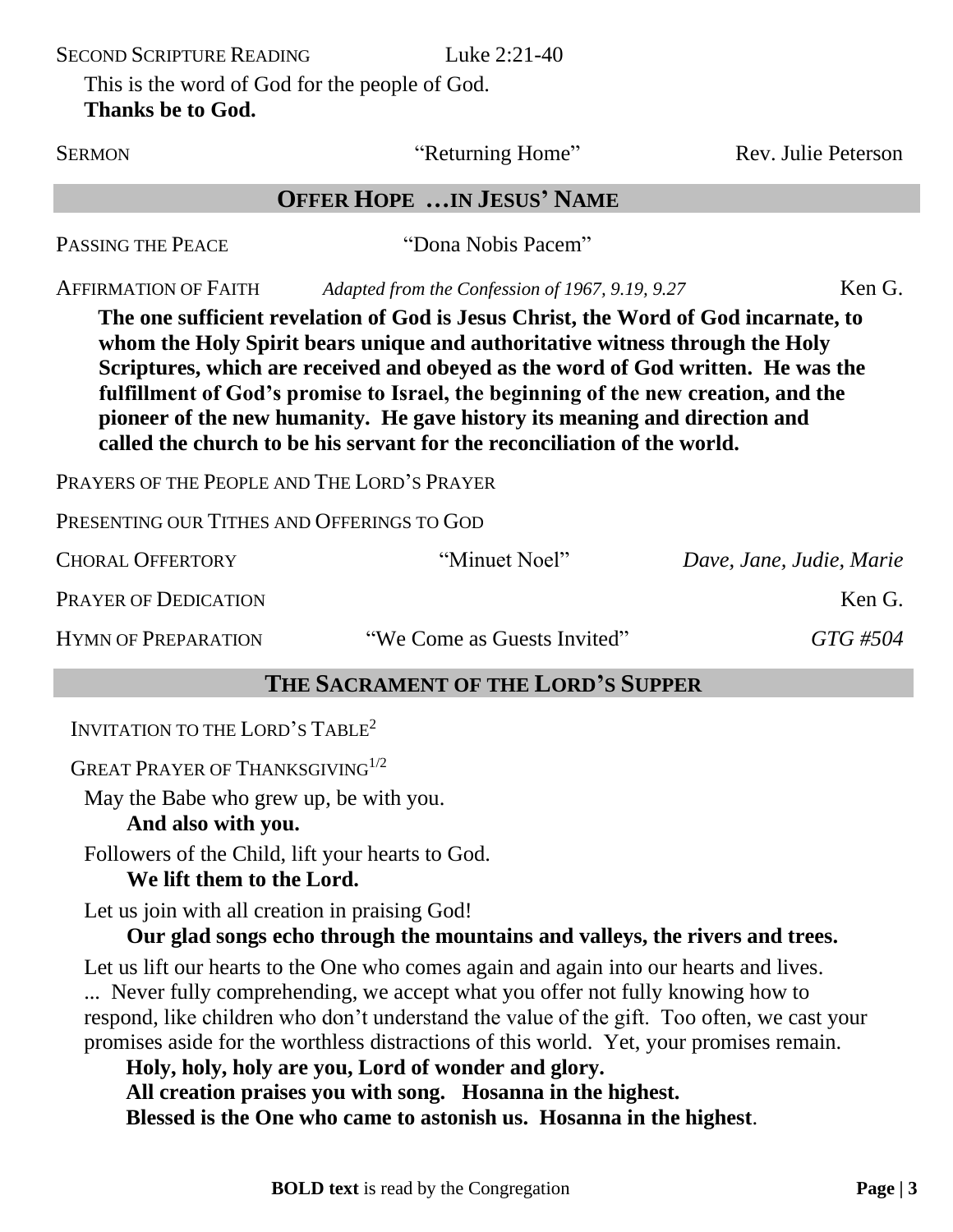God, ever-present in our times of waiting—you created time to allow us to more fully experience joy, but also to prepare us for the challenges of life. In your Incarnation, you walked with us in both, leading us towards joy. In your Spirit, you are with us still.

**Christ was born, so we might see hope in the flesh; Christ lived, so we might hear grace spoken aloud; Christ died, so we might feel breaking of God's heart; Christ is risen, so we might know God's promises are true; Christ will come again, so we might be blessed as God's children.**

Holy Spirit present with us in this moment … Immanuel, God with us—we remember the fragile way you entered this world. How you trusted us with your humanness, showed what is means to love. Show us how to trust you in all your Glory.

#### **Through Christ, all glory and honor are yours, Almighty God, with the Holy Spirit in your Holy Church, now and forever. Amen,**

COMMUNING TOGETHER

PRAYER AFTER COMMUNION<sup>2</sup>

**"Lord, now you are dismissing your servants in peace, according to your word; for our eyes have seen you salvation, which you have prepared in the presence of all peoples, a light of revelation to the Gentiles and for glory to your people Israel." This is indeed good news of great joy for all people. Let the truth of your incarnate and eternal love for us guide our hearts and minds in the year to come. Amen.**

| <b>CLOSING HYMN</b> | "Comfort, Comfort Now My People" | GTG #87 |
|---------------------|----------------------------------|---------|
|                     |                                  |         |

**BENEDICTION** 

POSTLUDE "Jesu Bambino" Robert & Maria

<sup>1</sup>Shuman, Thom. Bearers of Grace and Justice (p. 30). Unknown. Kindle Edition. <sup>2</sup>adapted from Michelle Henrichs, Come to the Table: Communion Liturgies of invitation to Celebrate and Experience the Love of God, © 2020 Michelle Henrichs, life in the Labyrinth LLC. Scripture quote from Luke 2:29-32, NRSV *adapted*

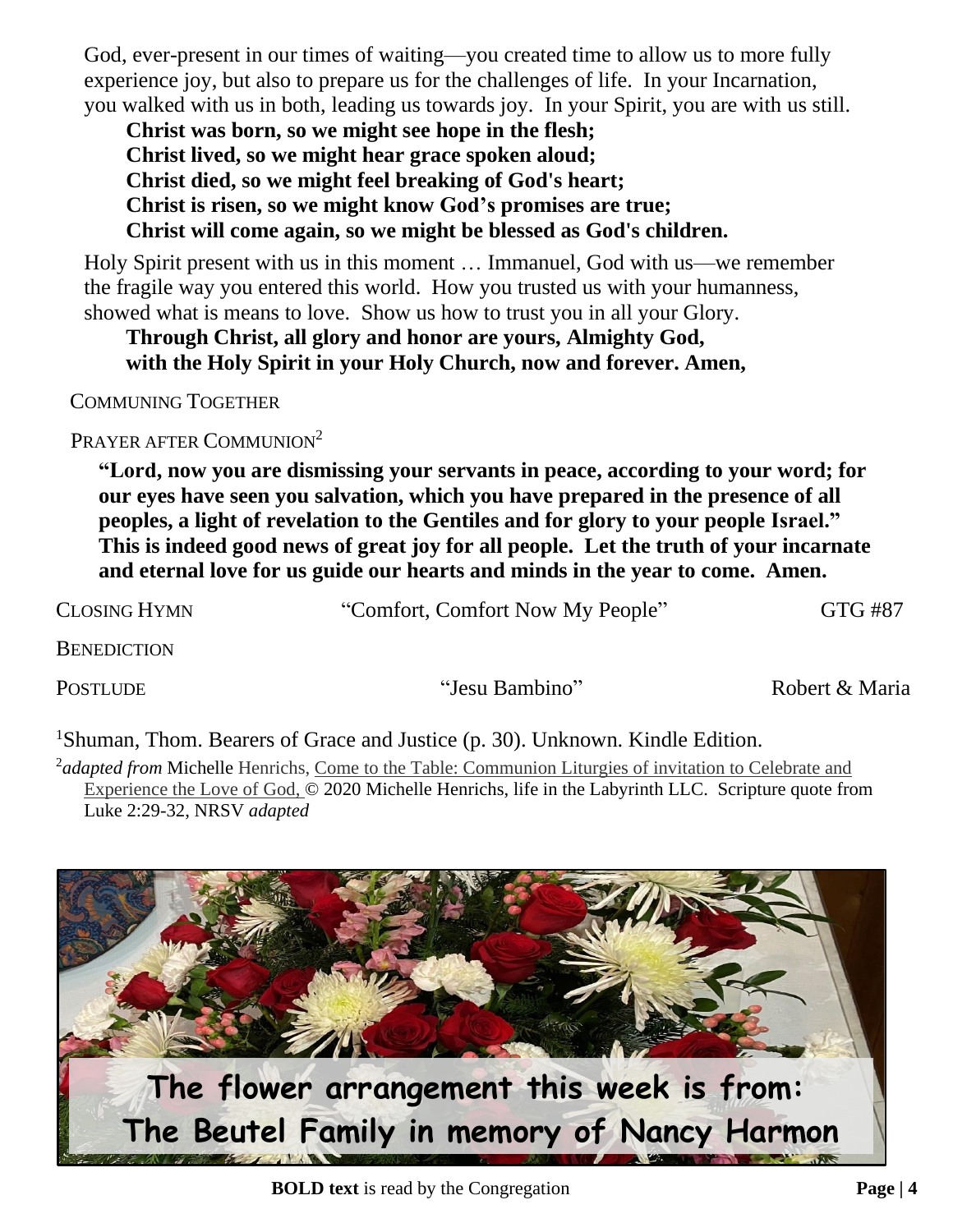## **Welcome All Share God's Love Offer Hope** all in Jesus' Name



 **Linda A** (sister of Judy M)  **Steve A** (father-in-law of Glenna's daughter)  **Connie & Ed** (friends of Karen) **Beth B** (Stu R's sister) **Kevin B** (Joe L's co-worker/friend) **Mildred B Mary Ann B Susan B Andree C Connie** (Karen F's friend) **Chuck C** (Laura D's brother) **Patrick C** (Stu/Marie's son-in-law) **Renee C** (Laura's sister-in-law) **Jim C** (Mary Ann's son-in-law) **Tom C** (Ann M's brother-in-law) **Sabina C** (Adelaide's sister-in-law) **Erica D. Betty D** (Marie R's cousin) **Cecily** (Laura D) **Linda D** (Jim/ Sue's relative) **Betty F** (Chris L's mother) **Abby F** (Chris/Mike's granddaughter) **Donna F** (Jim/Sue's aunt) **Karen F Geri &** (Son/wife) **Brian/Kim** (Adelaide's neighbor) **Adelaide G Bruce & Linda G** (friends of Stu/Marie)

**Nick G** (Stu/Marie's grandson) **Rita H** (Jim/Ann's relative) **Jack H** (friend of Mike/ Chris L) **James & Sandra (**friends of John/Cheryl) **Jessica** (Charlie/Nancy's niece) **Pam L Phyllis L Luca** (Ann S's grandson) **Crisann M** (friend of Mike/Chris L) **Judy M Kofi M** (Adelaide's family friend) **Lisa M** (Karen's daughter) **Steve M Matt / family & an employee** (friends of Cheryl and John) **George R Tom R** (Sue Li.'s brother) **Ann & Geoff S Larry V** (Jim V's father) **Carter W** (Dave W's grandson) **Caregivers People devastated by terrorism Our world and all affected by COVID-19 Those who grieve** 

• **Virgil Abloh** (Adelaide's nephew)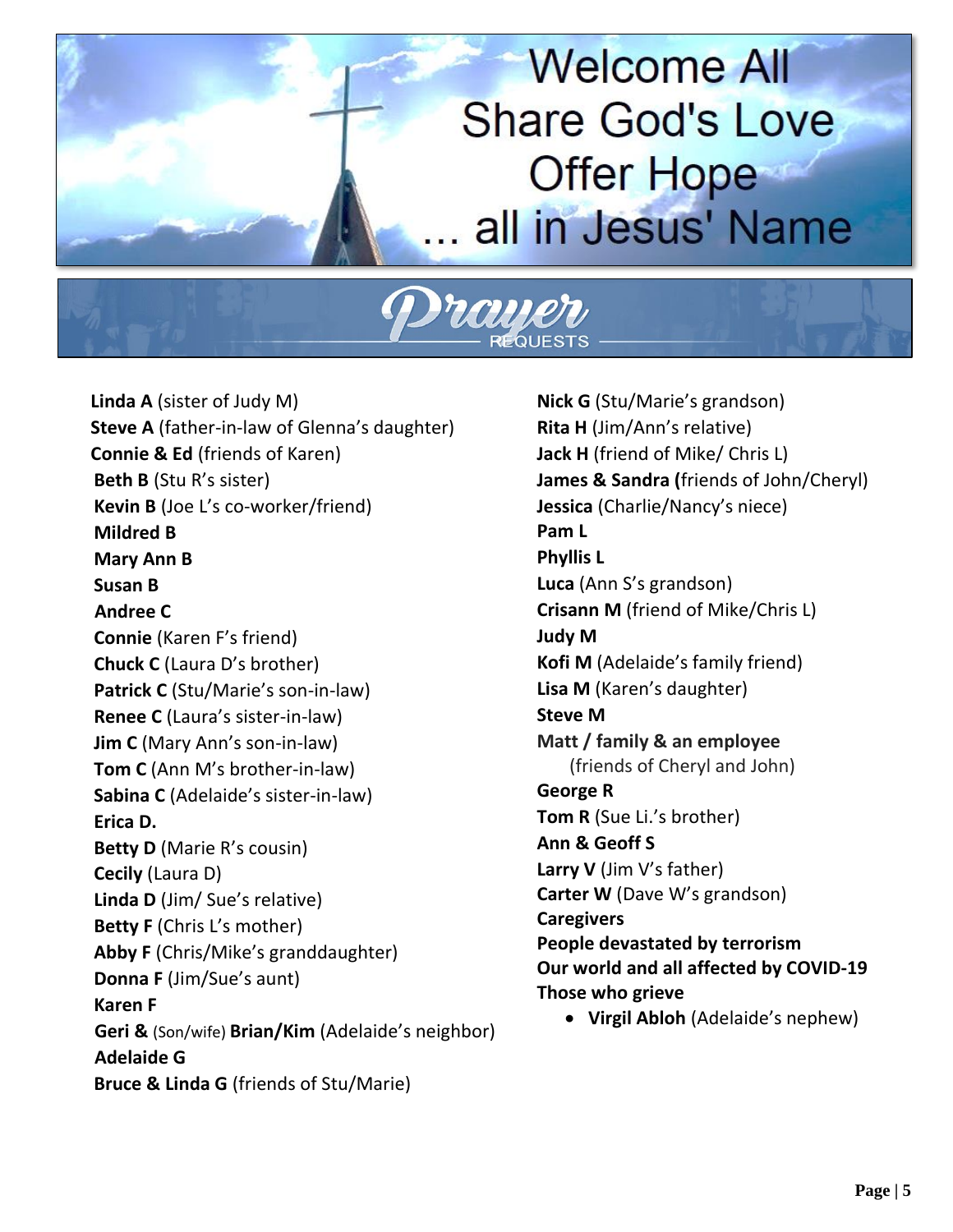

#### **…to the people who have hosted coffee hour in October, November & December!**

Karen Franz **Chris Lorentz** Sue Liautaud Cathy Walker Fay Michaelis Sue Letterer Judie Truelsen Ann Moorman Jane Lesch

January 12

January 19



John 2:1-11; Isaiah 62:1-5

Luke 4:14-21; Nehemiah 8:1-4a, 5-6, 8-10

| m<br>г.<br>ш | ֚֚֡֡<br>п |
|--------------|-----------|
|              |           |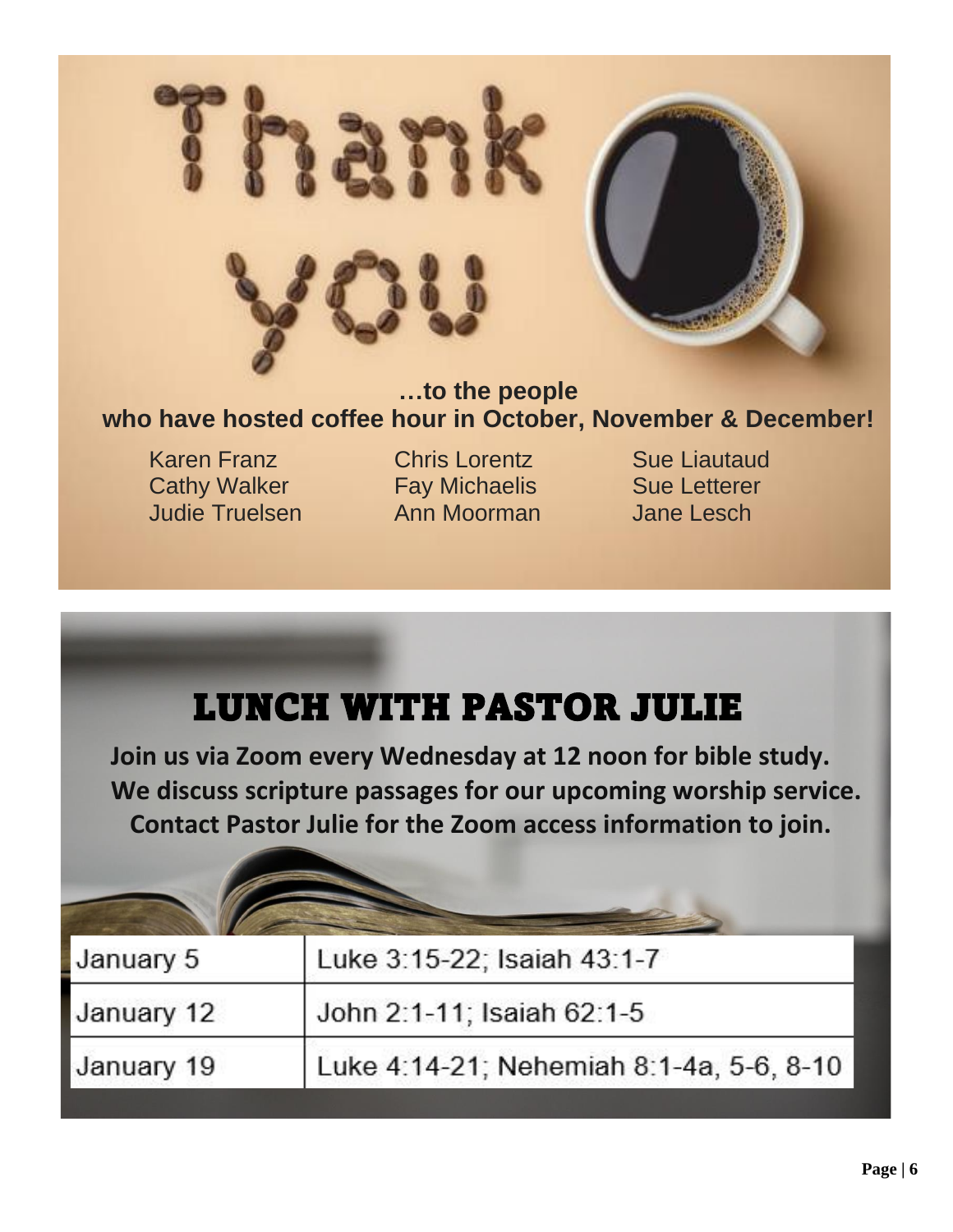### ADULT SUNDAY SCHOOL

 The group meets via Zoom on Sundays at 12 noon. We are currently studying "Peace, Justice, Joy, and Salvation: An Adult Advent Study" by Cynthia Campbell. Everyone is invited to join the study! Contact Ken G. for the Zoom login details.

 **Our next meeting will be on January 2nd, 2022.**

### **MEN'S BIBLE STUDY**

Our current study is on the book " ISAIAH Trusting God in Troubled Times" by Howard Peskett. We meet via Zoom. We encourage new attendees so, if interested, please contact Ken G. or Stu R. for access details.

Our next meeting is at 7 pm on January 5th, 2022